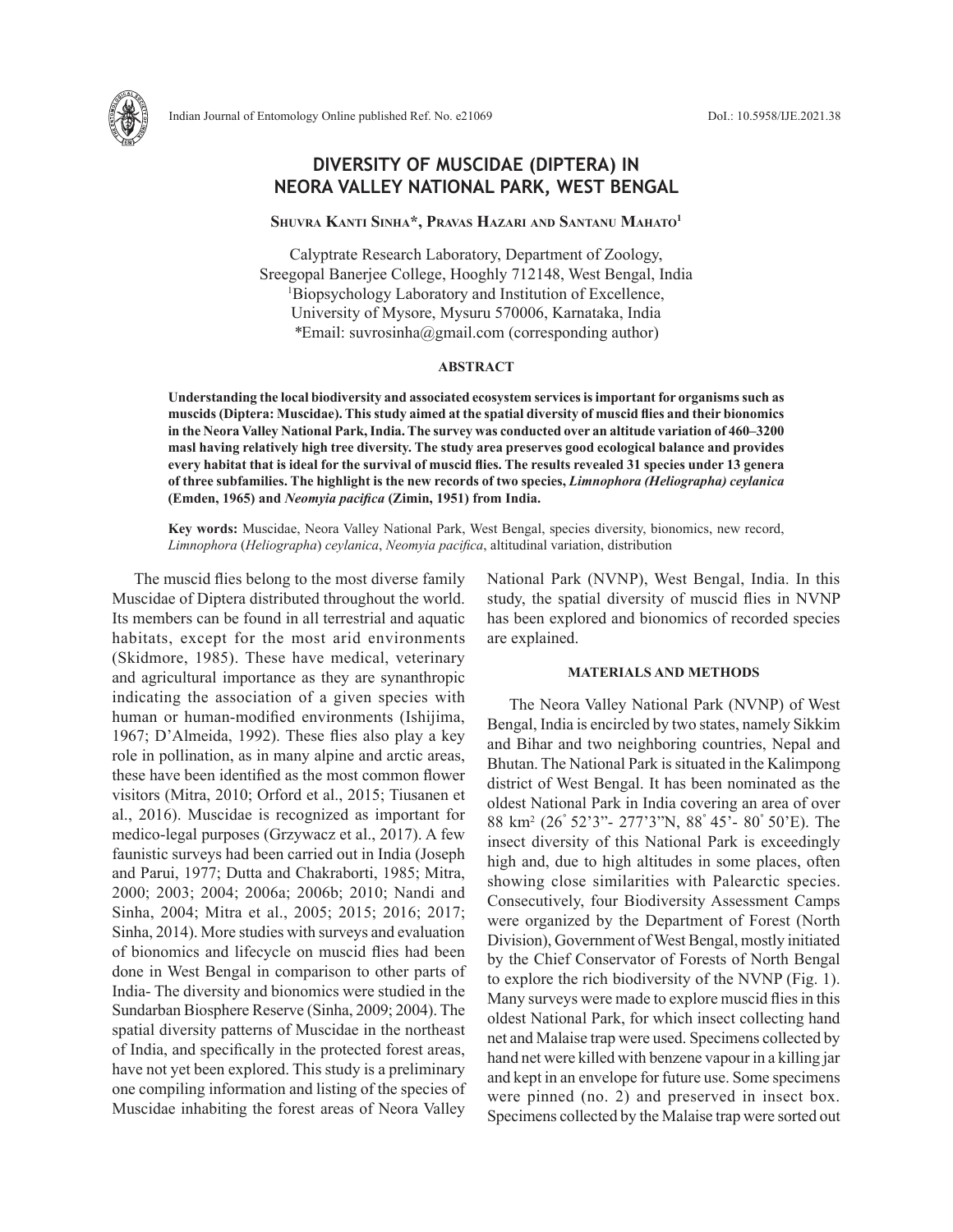

Fig. 1. Sampling sites in Neora Valley National Park

#### **RESULTS AND DISCUSSION**

A total of 31 species belonging to 13 genera under three subfamilies from the Neora Valley National Park (NVNP) were collected. The details of classification (key to species etc.) according to Emden (1965) and Shinonaga and Singh (1994), their distribution and bionomics are discussed herein.

# **Key to subfamilies**

1. M1+2 almost straight or slightly bends at the apex. Black bristles on the lower margin of metathoracic spiracle...................................................Phaoniinae 2. M1+2 bends anteriorly. No bristles on meta thoracic spiracle..................................................................2 Proboscis is of licking type with distinct labella; arista plumose.........................................Muscinae Proboscis is strongly sclerotized and blood sucking type; arista pectinate..............................Stomoxyinae Calcutta. Indian Museum, Calcutta and B.M.

# **I. Muscinae**

# **Key to genera**

1. Metallic coloration; no distinct stripe or marking on the thorax and abdomen........................................3 *Limnophora* (*Heliographa*) *tonsa* Stein*,* (15) *Limnophora* (*Heliographa*) *ceylanica* (Emden, 1965).

|    | No metallic coloration; with distinct stripes on the  |
|----|-------------------------------------------------------|
|    |                                                       |
|    |                                                       |
|    | $M1+2$ vein gradually bends anteriorly and bow        |
| 3. | Metallic blue or purple in colour; no distinct median |
|    | Black in colour with metallic reflection; distinct    |
|    |                                                       |

# **Key to species**

| according to subfamily and preserved in 70% alcohol.                                                                                                                                                                                                                                                                                                                                                          |    |                                                                                                                                                                                                                                                       |
|---------------------------------------------------------------------------------------------------------------------------------------------------------------------------------------------------------------------------------------------------------------------------------------------------------------------------------------------------------------------------------------------------------------|----|-------------------------------------------------------------------------------------------------------------------------------------------------------------------------------------------------------------------------------------------------------|
| For identification in the laboratory, collected insects<br>were placed in a wet chamber overnight and then pinned<br>inserting an insect-pin through the prothoracic segment<br>slightly laterally. Pinned specimens were labeled with<br>all details, before identifying following chaetotaxy<br>(Emden, 1965) under a stereozoom microscope; in<br>some cases, genitalia were dissected for identification. | 3. | 2. $3rd$ and 4 <sup>th</sup> tergites pale yellow with a black median<br>vittae; 5 <sup>th</sup> tergite dark brown with silver pollinosity<br>Thorax without distinct whitish dust; no median<br>Suprasquamal ridge hairy but posterior part without |
| Abbreviations used: R-M - Radio-Medial cross vein,<br>$M1+2-1$ <sup>st</sup> and $2nd$ medial vein, Stpl – Stern pleural,<br>DC – Dorso central bristles, PD – Posterio-dorsal, AD<br>- Anterior-dorsal, PRST - Presutural seta, and NVNP<br>Noora Valley National Dark                                                                                                                                       |    | erect hair; 2 <sup>nd</sup> to 4 <sup>th</sup> tergites brown or black. Female<br>Posterior part of suprasquamal ridge with erect<br>hair; $3rd$ to $5th$ tergites yellow with a black median                                                         |

# **A.** *Musca* **Linnaeus**

*Musca* Linnaeus. 1758, Systema Nature Edition 10: 589. Type-species: *Musca domestica* Linnaeus.

vittae...................................................*Musca bezzii*

# **i. Subgenus** *Byomyia* **Robineau-Desvoidy**

sbg. *Byomyia* R.-D., 1830, Myod., p. 392 (*Byomya*) (nec *Biomyia* Rond., 1856). Genotype: *tempestiva* FIn.

#### **1.** *Musca* **(***Byomya***)** *conducens* **Walker**

1860. *Musca conducens* Walker., Journal of the proceedings of the Linnean Society IV, 138. Type: Macassar. B.M.

1864. *Musca praecox* Walker, l.c., VII, 236. Type: Ceram. B.M.

1910. *Pristirhynchomyialineata* Brun., Records of the Indian Museum IV, 91, PI. 8, Figs. 1-2. Types: Calcutta. Indian Museum, Calcutta and B.M.

*conducens conducens*: Emden, Fauna *conducens conducens*: Emden, Fauna **I. Muscinae** India, Muscidae, 7(1): 68.

**Key to genera** Material examined: India,  $2\textcircled{}$  NVNP, Ashalay, 04.III.2018; 3♂, 2♀, Choudaferi, 07.X.2019; 5♂, 8♀, *Dichaetomyia indica* (Walker), (12) *Dichaetomyia bibax,* (13) *Dichaetomyia nubiana* (Bigot), (14) Mouchaki, 07.III. 2018.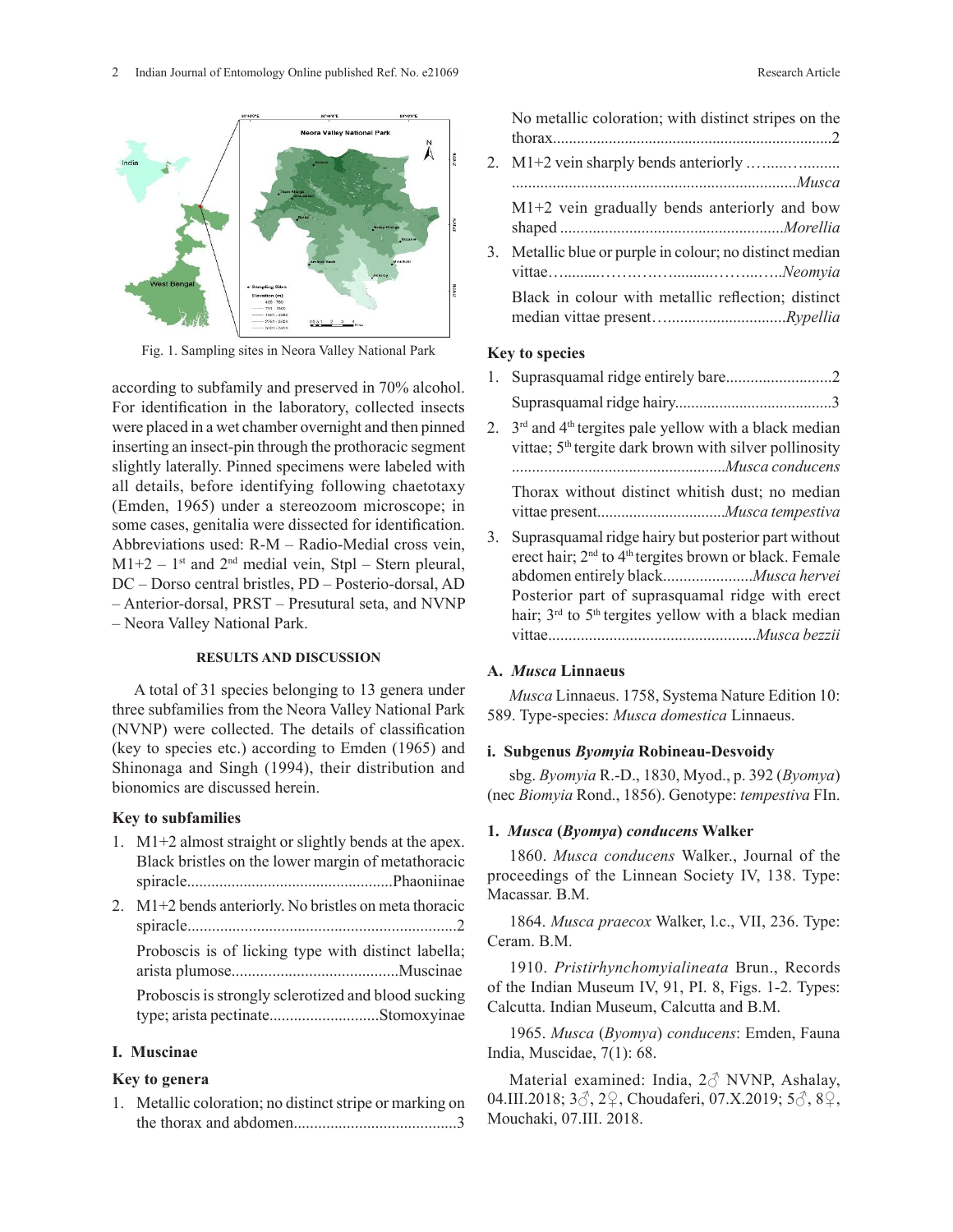Bionomics: This fly is basically found on dung of different phytophagus animal and haematophagus in nature. This fly is biologically associated with *Stephanofilaria assamensis* (Greenberg, 1971; Shinonaga and Kano, 1971). In NVNP, this fly was captured from sores and wound of cows.

Distribution: India [West Bengal (NVNP), Andaman Island, Andhra Pradesh, Arunachal Pradesh, Assam, Madhya Pradesh, Orissa, Punjab, Uttar Pradesh]. This species is distributed through whole Ethiopian and Oriental region to Burma, China, Java, Malaya, New Guinea, Philippines, Sri Lanka, Sumatra, and Thailand.

# **2.** *Musca* **(***Byomyia***)** *tempestiva* **Fallen**

1817. *Musca tentpestiva* Fallen., K. Sven. Vetenskapsakad. Handl. 1816 (2), 226-254.

Types: S. Sweden (Kivik in Skane). Muscidae Stockholm and Lund.

1965. *Musca* (*Byomyia*) *tempestiva*: Emden, Fauna India, Muscidae, 7(1): 65.

Material examined: 2♂, Gogune, NVNP, 3.XI.2018.3♀ Botay Kharga, 4.XI.2018

Bionomics: Haematophagous in nature. Found on cattle (Cow, horses). Found on batches. In NVNP, this fly was collected from cattle.

Distribution: India [Kashmir, West Bengal (NVNP)], Arabia, Central Asia, Egypt, Europe, Iraq, Persia.

# **ii. Subgenus** *Eumusca* **Townsend**

sbg. *Eumusca* Townsend., 1911, Proceedings of the Entomological Society of Washington. XIII, p. 170. Genotype: *autumnalis* Deg. (= corvina F.).

*Emusca* Mall., 1925, Annals Magazine of Natural History, (9), XVI, p. 372. Genotype: autumnalis Deg.

#### **3.** *Musca* **(***Eumusca***)** *hervei* **Villeneuve**

1922. *Muscahervei* Villeneuve. *Annales des sciences naturelles* (Zoology), (10)5: 335.

1965. *Musca* (*Eumusca*) *hervei*: Emden, Fauna India, Muscidae, 7(1): 75.

Material examined: 5♂, Ashalay, 4.III.2018. 2♂, 3♀ Botay Kharga, 20. X.2019.

Bionomics: This fly basically found on cattle, cow, horses. Generally, this fly laid eggs in patches on fresh cow-dung. This is haematophagus species. Also feeds on tears and wounds of cattle. It was reported as vector of *Thalazia sp*. (Shinonaga and Kano, 1971). In NVNP,

many of this species were collected from forest village, precisely from the cattle.

Distribution: India [West Bengal (NVNP), Assam, Himachal Pradesh, Punjab, Sikkim, Shimla, Uttar Pradesh], Burma, China.

# **iii. Subgenus** *Viviparomusca* **Townsend**

sbg. *Viviparo musca* Tns., 1915, Journal of Academy of Sciences, Washington, V, p. 435. Genotype: *bezzii* Patton and Cragg

## **4.** *Musca* **(***Viviparomusca***)** *bezzi* **Patton and Cragg**

1913. *Musca bezzii* Patton and Cragg., Indian Journal of Medical Research, I, 19, PI. IV;

1917. *Musca pilosa* Awati, Indian Journal of Medical Research., IV, 137; l.c., V, 165 (*bezzii*). Types: India.

1965. *Musca* (*Viviparo musca*) *bezzi*: Emden, Fauna India, Muscidae, 7(1): 83.

Material examined: 2♂, 3♀, Botay Kharga, NVNP. 20.X.2019. 2 ♂, Ashalay, 4.III.2018.

Bionomics: Larviparous in nature. Single larva deposited at a time in cow dung. Found near human habitation. Purely haematophagus in nature. Vector of Thelaziasis. In NVNP, this flies were collected from bushes, cow dung and sores of cow.

Distribution: India [West Bengal (NVNP), Assam, Kashmir, Missouri, Nainital, Punjab, Sikkim, Uttar Pradesh], Burma, China, Japan, Korea, Malaya.

#### **B.** *Neomyia* **Walker**

1860. *Neomyia* Walker, Proceedings of the Linnean Society (Zoology)*,* IV, 138. Genotype: (gavisa Walk. =) *Chalybea* Wied.

1863. *Orthellia* R.-D., *Dipteres des environs de Paris*., II, 837. Genotype: *cornicina* F.

1994. *Neomyia*: Shinonaga and Singh, Japanese Journal of Sanitary Zoology*,* 45: 115.

#### **Key to species**

| 1. DC 2+4/5. Para frontals black, bare on upper two<br>thirds, which are slightly shining and purplish in |
|-----------------------------------------------------------------------------------------------------------|
|                                                                                                           |
| Presutural Dorsocentral bristle absent or very fine                                                       |
|                                                                                                           |
|                                                                                                           |
|                                                                                                           |
|                                                                                                           |
|                                                                                                           |
|                                                                                                           |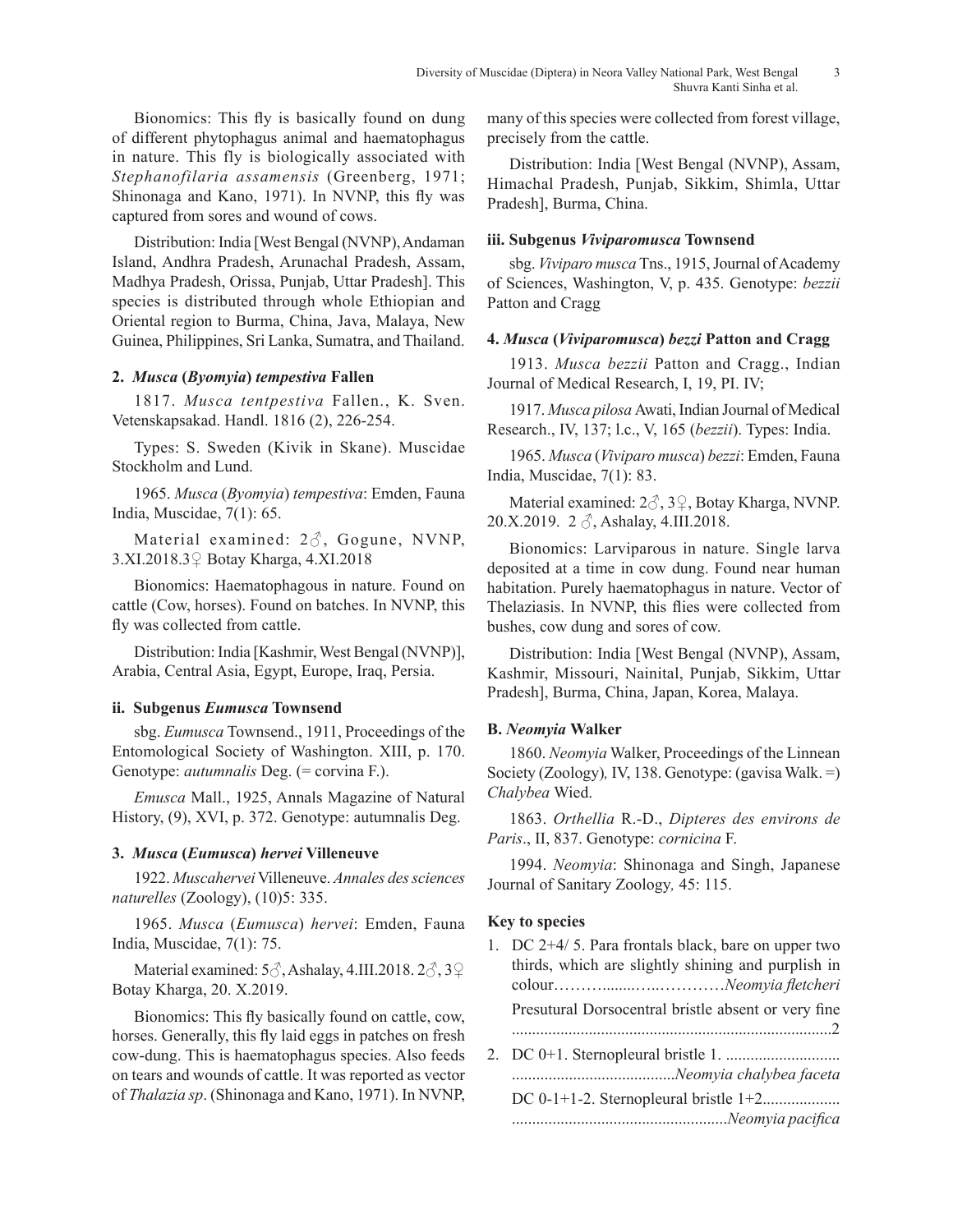## **5.** *Neomyia chalybea faceta* **Enderlein**

1928. *Orthellia coeruleifrons* Macquart, Malloch, Entomologische Mitteilungen, XVII, 392 (necMacquart).

1934. *Neomyia faceta* End., Sitzungsberichte der Gesellschaft Naturforschender Freunde zu Berlin, 1934, 420; Hennig, 1952, Beiter. Ent., II, 88. Types: Formosa (Ko. sempo). Mus. Berlin.

1965. *Orthellia chalybea faceta*: Emden, Fauna India, Muscidae, 7(1): 131.

Material examined: 3♂, 2♀ from Botay Kharga, 2 C. Morellia Robineau-Desvoidy 0.X.2019. 2♂, 2♀ Tempola, 22.X.2019.

Bionomics: Found on cow dung, cattle manure, human stool. Sometimes they visit flowers though. In NVNP, these flies were collected from cattle manure and bushes near cattle.

Distribution: India [Assam, Punjab, Sikkim, Shimla, Uttar Pradesh, West Bengal (NVNP)], Burma, China, Java, Nepal, Pakistan, Sri Lanka, Sumatra.

# **6.** *Neomyia fletcheri* **Emden**

1965. *Neomyia fletcheri* (Emden, 1965), Emden, Fauna India, Muscidae**,** 7(1): 122.

Material examined: 2♂, 1♀Gogune, 2.X.2018. 3♂ Choudaferi, 4.X.2018, 1♂, 2♀Alubari, 6.X.2018. 1♂, Botay Kharga, 20.X.2019.

Bionomics: Found on cow dung, cattle manure, human stool. In NVNP, collected from bushes, flowers, and cattle manure.

Distribution: India [Assam, West Bengal (NVNP, Darjeeling, Siliguri)], Burma, Sri Lanka.

## **7.** *Neomyia pecifica* **Zimin (Fig. 2)**

1951. *Orthellia pacifica* Zimin, Fauna USSR, 18(4): 85

1967. *Orthellia pacifica* Zimin, Kano and Shinonaga. Japanese Journal of Sanitary Zoology. 18(4): 199. **9. Morellia pectinipes Emden** 

Material examined: 1♀, 1♂Botay Kharga, 20.X.2019. 1Alubari, 3.X.2018. Muscidae, 7(1): 112.

flowers, bushes. Eggs are deposited on horse or cow *ASHAIAY*, 0.111.2016. dung. In NVNP, this fly was collected from flowers and bushes. It looks like *Neomyia fletcheri* in appearance, but genitalia study reveals the real species, and its first report from India (Fig. 2).

Distribution: New record from India (West Bengal: NVNP), China, Japan, Korea.

Fig. 2. A, B- Genitalia of *Neomyia pecifica* Zimin.

# **C.** *Morellia* **Robineau-Desvoidy**

1830. *Morellia* Robineau-Desvoidy, Essai sur les Myodaires, 405. Genotype: *hortorum* FIn.

#### **Key to species**

1. Lower calyptraa dark brown.Mid tibia with 3-4 p setae......................................*Morellia nigrisquama* Lower calyptras whitish. Mid tibia with 5-7 p setae.........................................*Morellia pectinipes*

# **8.** *Morellia nigrisquama* **Malloch**

1928. Morellia nigrisquama Malloch, Entomologische Mitteilungen, XVII, 329. Type: Sumatra, Gunung Singgalang. B.M.

1965. *Morellia nigrisquama*: Emden, Fauna India, Muscidae, 7(1): 108

Material examined:1 $\circ$ , 4 $\circ$  Botay Kharga, 20.X.2019. 1♂ Gogune, 2.X.2018. 2♂, Ambiok Basti, 15.III.2020.

Bionomics: Laid eggs on dung of harbivorus animal. Basically found on cattle, near cattle manure, animal dung. In NVNP, this fly was collected from bushes, dead leaf and cattle manure.

Distribution: India [West Bengal (NVNP), Assam, Uttarakhand], Burma, Malaya, Sumatra.

#### **9.** *Morellia pectinipes* **Emden**

erial examined: 19, 1&Botay Kharga, *hervellia pectinipes*: Emden, Fauna India, Muscidae, 7(1): 112.

Bionomics: Found on cow dung, horse dung, Material examined. 10, Dolay, 8.111.2018. 10 omics: Found on cow dung horse dung Material examined: 1 $\delta$ , Dolay, 8.III.2018. 1 $\delta$ Ashalay, 6.III.2018.

> Bionomics: Found on cow dung, cattle, cattle manure. In NVNP, collected from bushes and dead leaves.

> Distribution: India [West Bengal (NVNP], Bihar, Uttar Pradesh, Uttarakhand], Sri Lanka.

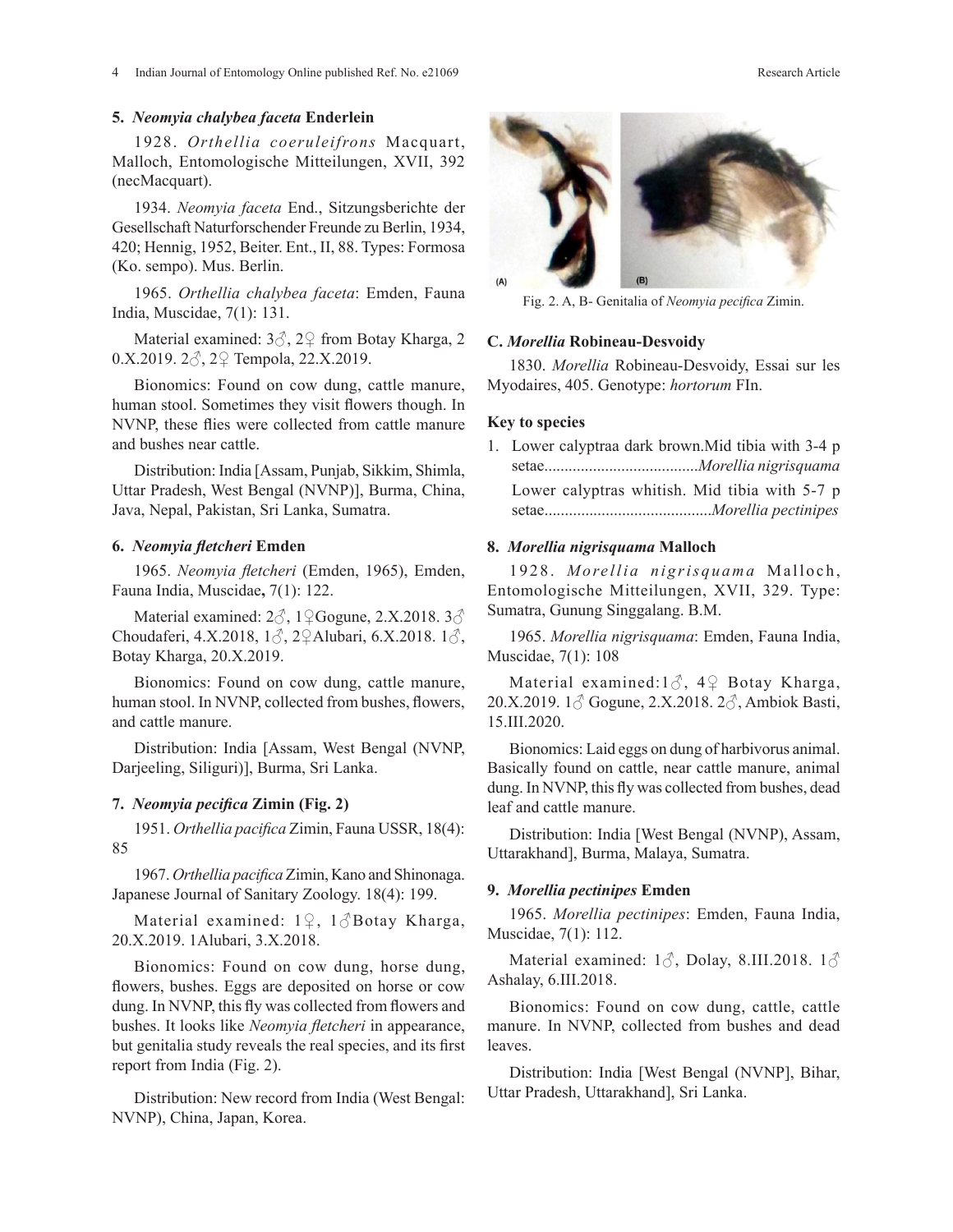# **D.** *Rypellia* **Malloch**

1931. *Rypellia* Malloch, Annals Magazine of Natural History, (10)7: 190

1965. *Dashyphora* (Sbg. *Rypellia*): Emden, Fauna India, Muscidae, 7(1): 145

1994. *Rypellia* Shinonaga and Singh, Japanese Journal of Sanitary Zoology*,* 45: 119.

# **Key to species**

1. Eyes covered with long dense hair. Prst dorsocentral bristle 3.…....................................*Rypellia malaise* Eyes with microscopic hairs. Prst dorsocentral bristle 2...............….......................*Rypellia flavipes*

# **10.** *Rypellia flavipes* **Malloch**

1931. *Rypellia flavipes* Malloch. Annals Magazine of Natural History (10)7: 190

1965. *Dasyphora* (*Rypellia) flavipes*: Emden, Fauna India, Muscidae, 7(1): 146.

1994. *Rypellia flavipes,* Shinonaga and Singh, Japanese Journal of Sanitary Zoology*,* 45: 119*.*

Material examined: 2♀, Botay Kharga, 20.X.2019.

Bionomics: Unknown in India. In NVNP, flies were collected from dead leaves, bushes.

Distribution: India [West Bengal (NVNP), Assam], Burma, Indonesia, Nepal, Sumatra.

# **11.** *Rypellia malaise* **Emden**

1965. *Dasyphora* (*Rypellia)* Malaise: Emden, Fauna India, Muscidae, 7(1): 145.

1994. *Rypellia malaise* Shinonaga and Singh, Japanese Journal of Sanitary Zoology*,* 45: 119.

Material examined: 1♀, Thusum Khola, 23.X.2019. Gogune,  $1\delta$  Alubari, 6.X.2018,  $2\delta$ ,  $1\delta$  Choudaferi, 7.X.2018.

Bionomics: Unknown. In NVNP, flies were collected from bushes.

Distribution: India [West Bengal (NVNP), Assam], Burma, Nepal.

# **II. Stomoxyinae**

## **E.** *Stomoxys* **Geoffroy**

1762. *Stomoxys* Geoffroy, Histoire abrégée des Insectes qui se trovent aux environs de Paris, II, 538.

# **Key to species**

1. Eyes separated in male by less than one-sixth (0·15- 0·16) head-width (Holoptic) ....................................

....................................................*Stomoxys dubitalis*

Eyes in male separated by a quarter head-width or somewhat more of head-width (Dichoptic) *........... ................................................. Stomoxys calcitrans*

#### **12.** *Stomoxys calcitrans* **Linnaeus**

1758. *Conops calcitans* Linnaeus, Systema Nature Edition, 10, 1: 604.

1965. *Stomoxys calcitrans*: Emden, Fauna India*,*  Muscidae, 7(1): 160.

Material examined:  $4\delta$ ,  $2\Omega$ , Thusum Khola, 23.X.2019. 2♂, 1♀ Choudaferi, 4.X.2018. 6♂, 2♀ Ambiok Basti, 15.III.2020.

Bionomics: This fly is a haematophagus in nature. Found on cow, cattle shed. Laid eggs on the dung of a harbivorus animal. Very distinct and found in batches near cattle shed. In NVNP, these flies were collected from sores and wounds of cow.

Distribution: India [West Bengal (NVNP), Andhra Pradesh, Arunachal Pradesh, Assam, Bihar, Goa, Kerala, Orissa, Sikkim, Tamil Nadu and Uttar Pradesh].

# **13.** *Stomoxys dubitalis* **Malloch**

1932. *Stomoxys dubitalis* Malloch, Annals Magazine of Natural History (10), IX, 426

1965. *Stomoxys dubitalis*: Emden, Fauna India, Muscidae, 7(1): 165.

Material examined: 2♀, 1♂ Ambiok Basti, 15.III.2020.

Bionomics: Flies of this species are haematophagus in nature. These flies are basically found on cattle. In NVNP, collected from cattle shed.

Distribution: India [Madras, Orissa, Uttar Pradesh, West Bengal (NVNP)], Burma, China, Malaya, Philippine.

# **III. Phaoniinae**

#### **Key to tribes**

- 1. Metathorasic spiracle with some black setulose hairs. (Inserted along lower margin) in addition to the feather like operculum.…..………. Dichaetomyiini Metathorasic spiracle without black setulose hairs ...............................................................................2
- 2. Hind tibia with one weak pd bristle on distal2/3. Yellow bodied small fly.......................Atherigonini Hind tibia with one strong pd bristle......................3
- 3. Hind tibia with strong pd setae between the middle of the leg and d pre apical..........................Phaonini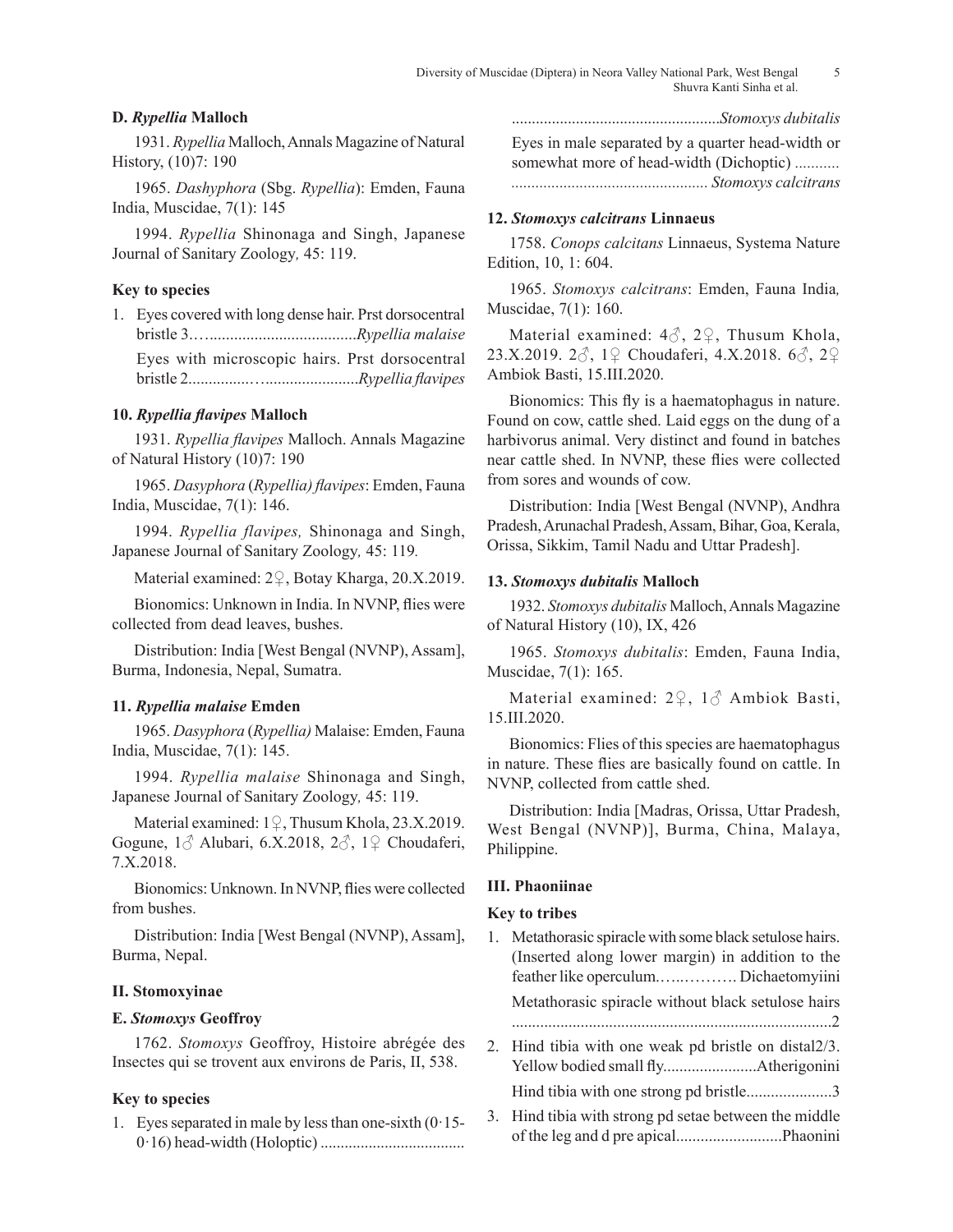Hind tibia without strong pd setae between the middle of the leg and d pre apical.........................4

4. Well-developed Ad preapical. Femur with pre apical .................................................................Mydaeini Without an Ad preapical. Mid femur without

preapical............................................Limnophorini

# **Atherigonini**

# **F.** *Atherigona* **Rondani**

1865. *Atherigona* Rondani, Dipterologiae Italicae prodromus, 1:97.

#### **14.** *Atherigona orientalis* **Schiner**

1868. *Atherigona orientalis* Schiner. Reise Ost. Fregatte Novara, Dipt. 295.

Material examined: 3♂ Ashalay, 6.III.2018.

Bionomics: These flies are generally found on crops (Sorghum, wheat). Larva causes a huge loss in crop production causing dead heart. In NVNP, these flies were collected from bushes.

Distribution: India [West Bengal (NVNP), Arunachal Pradesh, Andhra Pradesh, Bihar, Chhattisgarh, Kerala, Madhya Pradesh, Maharashtra, Nicobar Island, Odisha, Punjab, Rajasthan, Tamil Nadu, Uttar Pradesh], widely distributed in oriental region.

## **Dichaetomyiini**

## **G.** *Dichaetomyia* **Malloch**

1921. *Dichaetomyia* Malloch, Annals Magazine of Natural History. (9)7: 163

1927. *Lophomala* Enderlein., Konowia, VI, 54. Genotype: *Mydaea flavipalpis* Stein.

1952. Hennig, Beiträge zur Entomologie, II, 82. Genotype: *Dichaetomyia polita* Mall., 1921

# **Key to species**

- 1. Scutellum setulose at lower edge..........................2
	- Scutellum bare at the lower edge. Longest hair of arista is not or slightly longer than the width of the 3rd antennal segm….....................……………. ……….…………….. *Dichaetomyia indica* Walker)
- 2. Arista long-plumose, longest rays almost half as long as width of the third antennal segment .......... ..............................................*Dichaetomyia bibax*.

Arista long-plumose, longest rays fully twice as long as the width of third antennal segment .......... ...........................................*Dichaetomyia nubiana*.

#### **15.** *Dichaetomyia indica* **Walker**

1856. *Anthomyia indica* Walker Diptera Saunders, 325♀. Type: E. Indies. B.M.

1901. *Spilogaster indica* (Walker), Stein, Zeit. Hymen. Dipt., I, 198.

1965. *Dichaetomyia indica* Emden*,* Fauna India, Muscidae*,*7(1): 369.

Material examined: 1♂,1♀, Joributi, 8.III.2018.

Bionomics: In NVNP, these flies were collected from bushes, stones and from the mountain path.

Distribution: India [West Bengal (NVNP), Assam], Sumatra, Java, North Burma.

# **16.** *Dichaetomyia nubiana* **Bigot**

1885. *Spilogaster nubianus* Bigot*,* Annales de la Société Entomologique de France (6), IV,288.

1885. *Spilogaster pruinosus*, Bigot*,* Annales de la Société Entomologique de France, 287.

1904. *Spilogaster lineata* Stein, Tijdschrift voor Entomologie, XLVII, 102.

1965. *Dichaetomyia nubiana.* Emden*,* Fauna India, Muscidae, 7(1): 357.

Material examined: 1♀,2♂ Alubari, 3X.2018.

Bionomics: In NVNP, the flies were collected from bushes, stone and along mountain path.

Distribution: India [West Bengal (NVNP), Bombay, Uttar Pradesh, Vizag], Burma, Java, Nepal, Sri Lanka, Sumatra, Entire Ethiopian Region.

## **17.** *Dichaetomyia bibax* **Wiedemann**

1830. Anthomyia bibax Wiedemann, Aussereuropäische Zweiflügelie Insekten, II, 431

1915. *Mydaea laeviventris* Stein, Supplementa entomologica, IV, 16; 1915.

1927. *Lophomala laeviventria* (Stein), End., *Konowia*, VI, 55.

1928*. Dichaetomyia laeviventris*(Stein), Malloch, Entomologische Mitteilungen, XVII, 319.

1965. *Dichaetomyia nubiana* Emden, Fauna India, Muscidae, 7(1): 365.

Material examined:  $2\delta$ , 3 $\Omega$ , Tham Kharga, 15.III.2020.

Bionomics: Found on bushes, plant leaves, dead leaves. In NVNP, the flies were collected from bushes along mountain path.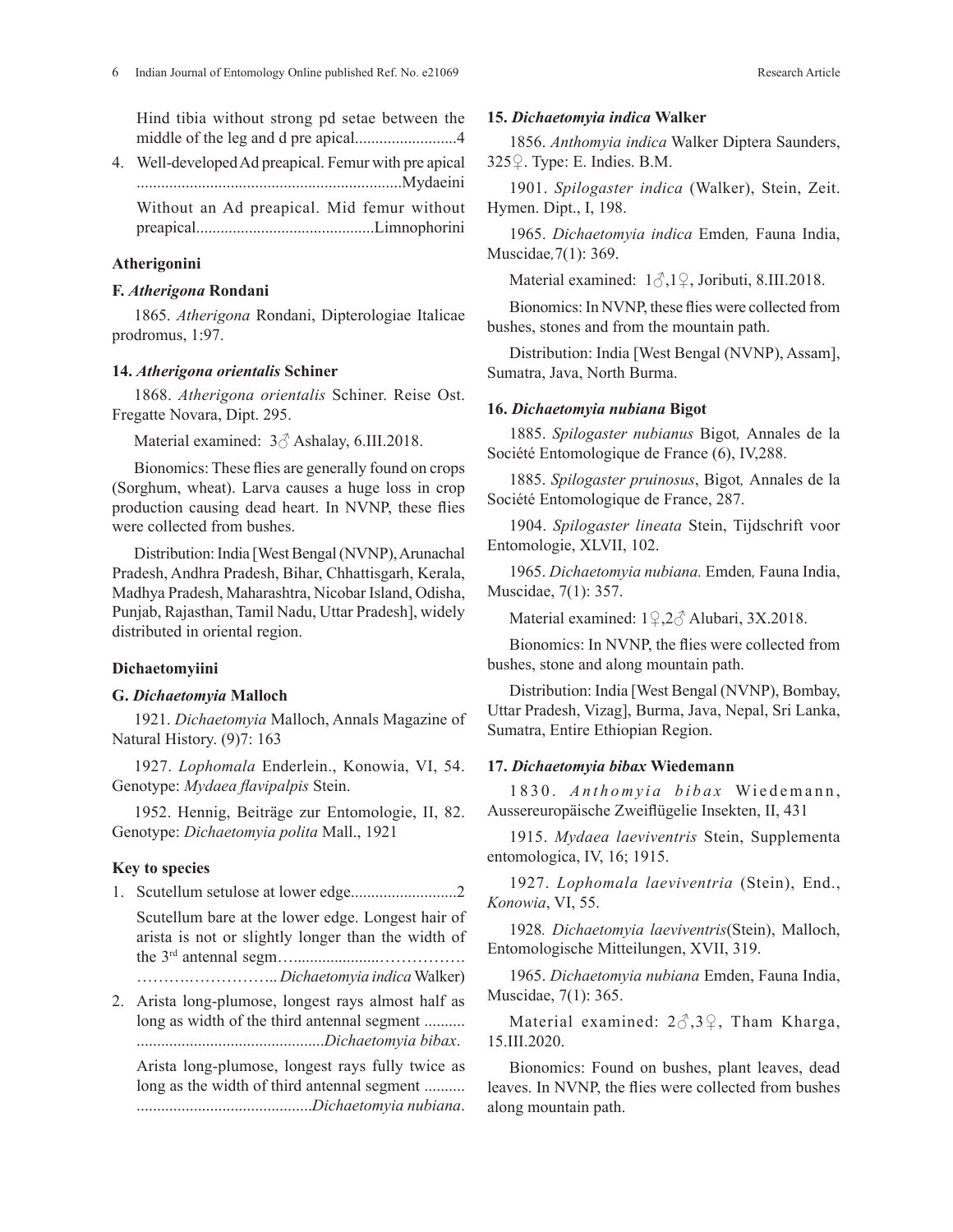Distribution: India [West Bengal (NVNP), Assam, Shimla], China, Japan, Java, Malaya, North Burma, Sumatra, Taiwan.

# **Limnophorini**

# **H.** *Limnophora* **Robineau-Desvoidy**

1830. *Limnophora* R. -D., Myodaires, 517. Genotype, L. palustris R-D.

# **Subgenus** *Limnophora*

# **Key to species**

1. Arista plumose, slightly wider, including plumosity than the 3rd antennal segment. Rays evenly decrease in length from  $2<sup>nd</sup>$  to  $5<sup>th</sup>$  onwards. The longest rays about three fifth as long as the width of third antennal segment.....................*Limnophora latiseta*

Arista is very short-haired, including hair about one quarter the width of the  $3<sup>rd</sup>$  antennal segment. The longest hairs are about as long as the basal diameter…......................*Limnophora brunnescens*

# **18.** *Limnophora latiseta* **Emden**

1965. *Limnophora latiseta.* Emden, Fauna India, Muscidae, 7(1): 568.

Material examined: 2♂, 1♀ Alubari, 6.X.2018,1♂ Choudapheri, 7.X.2018.

Bionomics: Unknown.

Distribution: India [West Bengal (NVNP), Assam, Manipur, Mysore], Burma.

# **19.** *Limnophora brunnescens* **Emden**

1965. *Limnophora brunnescens.* Emden, Fauna India, Muscidae, 7(1): 580.

Material examined:  $2\textcircled{}$  Gogune, 2.X.2018.  $1\textcircled{}$ , Ambiok Basti, 15.III.2020.

Bionomics: Unknown. In NVNP, the species was collected from soil and stone along mountain path.

Distribution: India [West Bengal (NVNP), Assam, Silong], Burma.

# **Subgenus** *Heliographa* **Malloch**

# **Key to species**

1. 1+1 stpl.Underside scutellum bare.……….…...*…. .....................Limnophora* (*Heliographa*) *ceylanica* 1+2 stpl. Underside scutellum with some black documented hairs on lateral part.………….…… ...........................*Limnophora* (*Heliographa*) *tonsa*

## **20.** *Limnophora* **(***Heliographa***)** *tonsa* **Stein**

1851. *Hydrotaea javana* Macquart., Dipt. exot., suppl. 4, 262

1909. *Limnophoratonsa* Stein, Tijdschrift voor Entomologie, LII, 244, 245.

1921. *Heliographatonsa* (Stein), Malloch, Annals Magazine of Natural History (9), VII, 169.

1965. *Limnophora* (*Heliographa*) *tonsa.* Emden, Fauna India*,* Muscidae, 7(1): 609.

Material examined:  $3\textcircled{3}.2\textcircled{2}$ , Botey Kharga. 20.X.2018.

Bionomics: Unknown. In NVNP, these species were collected from stream side soil and stones.

Distribution: India [Northern part of West Bengal, Darjeeling], Buru, Formosa, Java, Malaya, Siam, Sumatra.

# **21.** *Limnophora* **(***Heliographa***)** *ceylanica* **Emden**

1965. *Limnophora* (*Heliographa*) *ceylanica.* Emden, Fauna India, Muscidae, 7(1): 607.

Material examined: 8♂, Panch Pokhri, 17.III.2020.3♂ Tham Kharga Zero point, 16.III.2020.

Bionomics: Found exclusively on stream side soil, stone, moshes. In NVNP, it was seen on stone covered with moshes, beside a stream. They are very slow mover. Seen in batches.

Distribution: First time report from India [West Bengal (NVNP)], Sri Lanka.

# **I.** *Graphomyia* **Robineau-Desvoidy**

1830. Graphomya Robineau-Desvoidy, Mémoires presents a L'Insitut des Sciences, Lettres et Arts, par divers savants ét lus dans ses assemblées: Sciences, Mathematiques et Physiques 2: 403. Type-species: *Musca maculate* Scopoli.

# **22.** *Graphomyia maculata* **Scopoli**

1763. *Musca maculate* Scopoli, Entomologia Carniolica : 326.

1935. *Graphomyia maculata* (Scop.), Karl, Arbeiten Uber Morphologische Taxonomische Entomologie II, 37.

1965. *Graphomyia maculata.* Emden, Fauna India, Muscidae, 7(1): 552.

Material examined: 1♂, Tham Kharga Zero Point, 16.III.2020.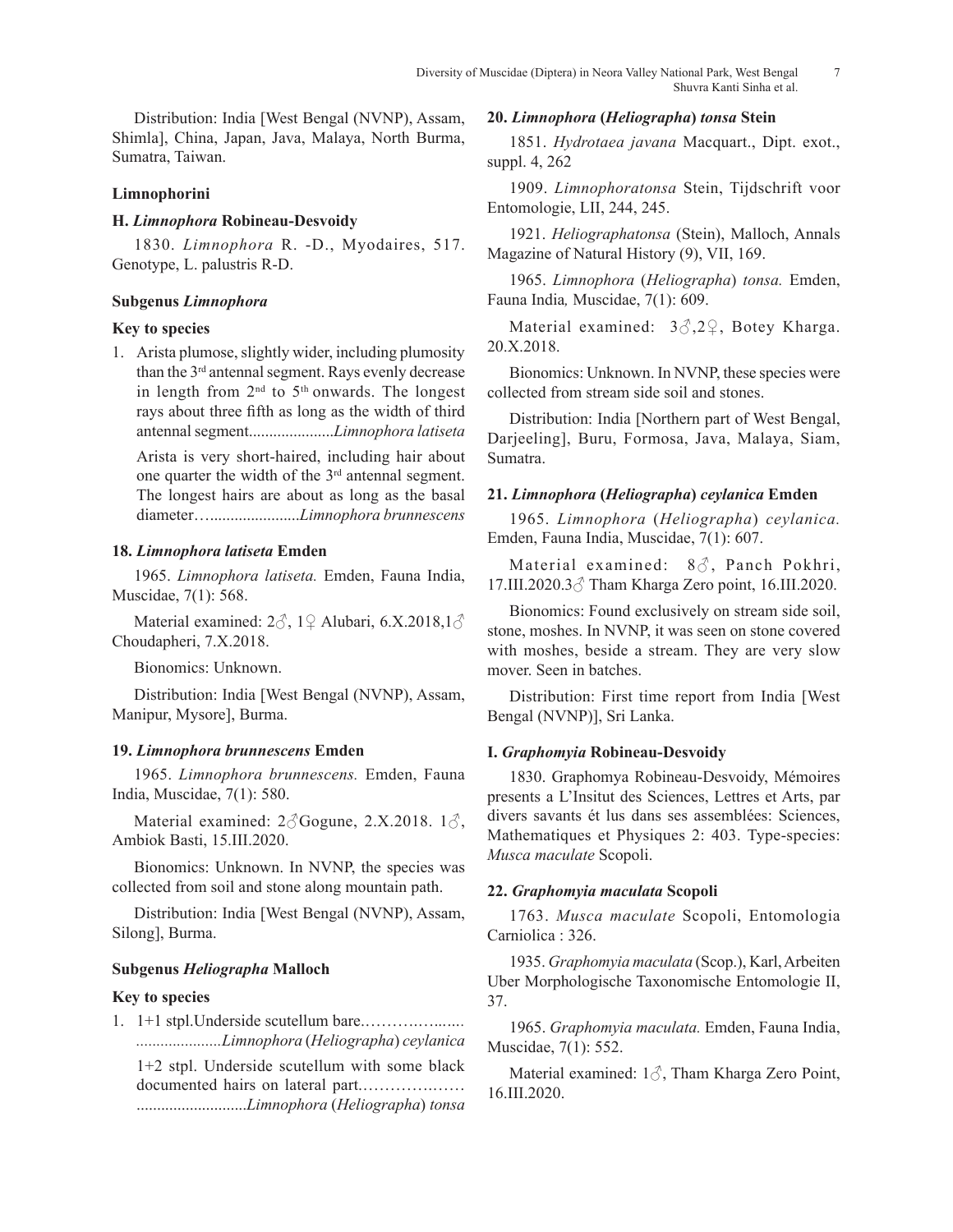Bionomics: In NVNP, the species was found on stones near stream water. A single fly was collected from the stone surface. Very slow mover.

Distribution: India [Kashmir, Missouri, Uttar Pradesh, West Bengal(NVNP)], Burma, Philippine, Sri Lanka. Palearctic, Nearctic and Neotropic region.

# **23.** *Graphomyia stipata rufitibia* **Stein**

1918. *Graphomyia rufitibia* Stein, Annales Hiistorico-Naturales Musei Nationalis Hungarici. XVI, 147;

1926. *Graphomyia vittata* Stein of Malloch (nec Stein), Treubia, VIII, 340;

1965. *Graphomyia stipatarufitibia.* Emden, Fauna India*,* Muscidae,7(1):550.

Material examined: 1♂, Tham Kharga Zero Point, 16.III.2020.

Bionomics: Unknown.

Distribution: India [West Bengal (NVNP), Maharashtra], Burma, China, Colombia, Java, Mexico, Sumatra.

# **Tribe Mydaeini**

## **J.** *Helina* **Robineau-Desvoidy**

# **Key to species**

1. Post DC 3. Hind tibia black in colour...................... ..............................................*Helina appendiculata* Post DC 4. Hind tibia orange in colour...................... ............................................................*Helina iwasai*

#### **24.** *Helina appendiculata* **Stein**

1910. *Mydaea appendiculata* Stein, Annales Hiistorico-Naturales Musei Nationalis Hungarici., VIII, 547.

1918. *Mydaea duplex* (Stein), Stein, Annales Hiistorico-Naturales Musei Nationalis Hungarici. XVI, 180

1928. *Helina duplex* (Stein), Malloch*., Ent. Mitt., XVII,* 316.

1965. *Helina appendiculata.* Emden, Fauna India, Muscidae, 7(1):534.

Material examined:  $1\delta$ , Botey Kharga, 20.X.2019.1 $\delta$ Gogune, 2.X.2018.

Bionomics: In NVNP, the species was collected from bushes, and stones along the mountain path.

Distribution: India [Assam, West Bengal(NVNP)], Java, Sumatra.

#### **25.** *Helina iwasai* **Shinonaga**

1994. *Helina iwasai.* Shinonaga and Singh, Muscidae of Nepal (1):175.

Material examined: 1  $\Diamond$ , Botey Kharga, 20.X.2019.2  $\Diamond$ Gogune, 2.XI.2018. 1♂, Ambiok Basti, 15.III.2020.1♀, Tham Kharga Zero Point, 16.III.2020.

Bionomics: In NVNP, the species was collected from bushes, and stones along the mountain path.

Distribution: India [West Bengal(NVNP)], New species from Nepal in 1994.

#### **K.** *Myospila* **Rondani**

1856. *Myospila* Rondani, Dipterologiae Italicae prodromus, 1:91

## **Key to species**

| 1. A pair of faint shifting elongate fuscous black<br>paramedian spots on the 2 <sup>nd</sup> and 3 <sup>rd</sup> abdominal |
|-----------------------------------------------------------------------------------------------------------------------------|
| A pair of small brown spot near hind margin of the<br>Myospila bina                                                         |

# **26.** *Myospila bina* **Wiedemann**

1830. *Anthomyia bina* Wied., Aussereurzweifl. Ins., II.426.

1909. *Mydaea ungulata* Stein, Tijdschrift voor Entomologie LII, 233

1921. *Xenosia ungulata* (Stein), Malloch, Annals Magazine of Natural History (9) VII, 422;

1965. *Xenosia bina* (Wiedemann). Emden, Fauna India, Muscidae, 7(1):432.

Material examined:  $1\textcircled{}G$ ogune, 2.XI.2018.  $1\textcircled{}$ , Tham Kharga Zero Point, 16.III.2020.

Bionomics: Unknown. Collected along the mountain path.

Distribution: India [West Bengal (NVNP), Bihar, Sikkim, Shimla], Burma, China, Java, Malaya, Philippine, Sri Lanka, Sumatra.

## **27.** *Myospila tenax* **Stein**

1918. *Mydaea tenax* Stein, Annales Hiistorico-Naturales Musei Nationalis Hungarici., XVI, 172, 181; Hennig, 1952. Beiträge zur Entomologie, II.86. Type: Hong Kong.

1965. *Xenosina tenax* (Stein.) Emden, Fauna India, Muscidae, 7(1):442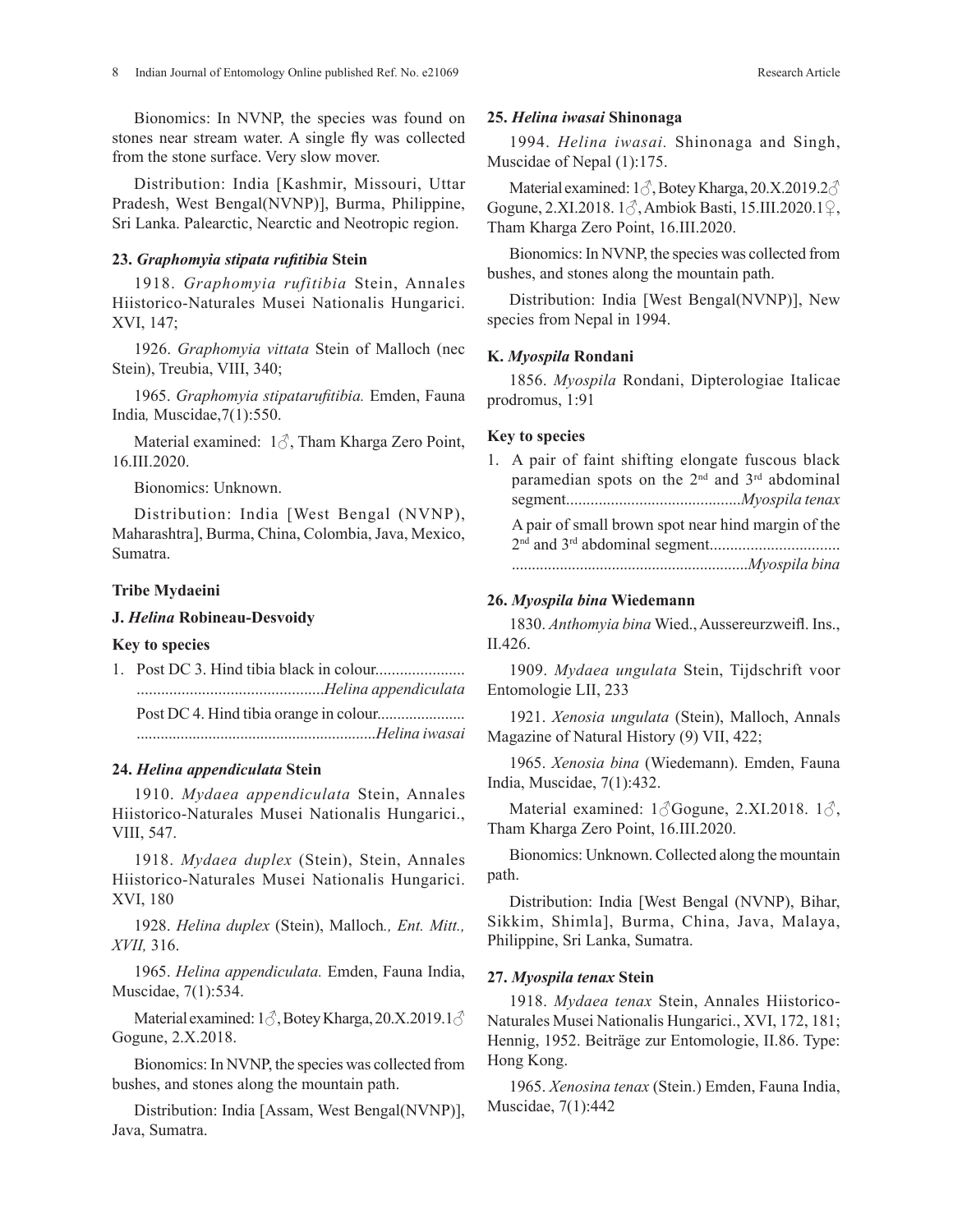Material examined:  $2\delta$  Ashalay, 2.XI.2018.  $1\delta$ , Ambiok Basti, 15.III.2020.

Bionomics: Unknown. Collected from bushes along mountain path.

Distribution: India [Assam, West Bengal (NVNP)], Burma, China.

## **Tribe Phaoniini**

#### **L.** *Phaonia* **Robineau-Desvoidy**

## **28.** *Phaonia kambaitiana*

1965. *Phaonia kambaitiana.* Emden, Fauna India, Muscidae, 7(1): 236.

1994. *Phaonia kambaitiana,* Shinonaga and Singh, Muscidae of Nepal (1):159.

Material examined:

Bionomics: Unknown. The species was seen on bushes along jungle path.

Distribution: India [West Bengal (NVNP), Dehradun, Himachal Pradesh, Sikkim], Burma, Nepal.

## **M.** *Brontaea* **Kowarz**

## **Key to species**

- 1. Mid tibia with two p setae. Eyes with long hairs ...... ...................................................... *Brontaea lasiopa* Mid tibia with one p setae. Eyes without long hairs ...............................................................................2
- 2. R1 reaching the R-M. Vibrissa at mouth-margin .....................................................*Brontaea distincta*

R1 exceeding the R-M. Vibrissa at above mouthmargin ....................................*Brontaea ascendens*

# **29.** *Brontaea ascendens* **Stein**

1915. *Limnophora ascendens* Stein, Supplementa entomologica, IV, 32

1928. *Gymnodia ascendens* (Stein), Malloch, Entomologische Mitteilungen, XVII, 296.

1965. *Gymnodia ascendens.* Emden, Fauna India*,*  Muscidae, 7(1):626

1994. *Brontaea ascendens.* Shinonaga and Singh, Muscidae of Nepal, (1):157.

Material examined: 2 choudaferi, 2.X.2018. 1 c $\beta$ , Ambiok Basti, 15.III.2020.

Bionomics: Unknown. The species was seen on bushes and stones along the jungle path.

Distribution: India [West Bengal (NVNP)], Burma, Ceylon, China, Philippines, Japan, Taiwan, Nepal.

#### **30.** *Brontaea distincta* **Stein**

1909. *Limnophora distincta* Stein, Tijdschrift voor Entomologie 52, 251.

1947. *Gymnodia distincta* (Stein), Muirhead Thomson*,* Proceedings of the Royal Entomological Society London (A), XXII, 98.

1965. *Gymnodia distincta.* Emden, Fauna India, Muscidae, 7(1):630.

1994. *Brontaea distincta.* Shinonaga and Singh, Muscidae of Nepal (1):158.

Material examined:  $2\delta$ , Botay Kharga, 20.X.2019.1♂ Alubari, 2.XI.2018.

Bionomics: Unknown.

Distribution: India [West Bengal (NVNP), Assam, Bihar, Punjab], Burma, Ceylon, China, Nepal.

# **31.** *Brontaea lasiopa* **Emden**

1965. *Gymnodia lasiopa* Emden, Fauna India, Muscidae, 7(1):636.

1994. *Brontaea lasiopa*, Shinonaga and Singh, Muscidae of Nepal, (1):158.

Material examined: 2♂Doley, 3.X.2018. 1♀, Tham Kharga Zero Point, 16.III.2020.

Bionomics: Unknown. The species was seen on bushes, soil and stones along the mountain path.

Distribution: India [West Bengal (NVNP), Shimla], Burma, Nepal.

Habitat figures of some species are given in Figs. 3-15. The diversified environment of the forests of NVNP in association with altitudinal variation harbors lots of flies of family Muscidae. The present work has reported 31 species of Muscidae belonging to 13 genera of three subfamilies. There may be a significant contribution to the muscid fly family diversity in this national park in which most parts were untouched till the survey (Fig. 3). It was found that muscid flies play a significant role in pollination in this National Park in scarcity or complete absence of honey bees (a scientific observation has been communicated to a journal for publication). From the diversity of muscid flies, it can easily be concluded that the National Park preserves good ecological balance and provides every habitat that is ideal for the survival of insect species. The new records of two species viz., *Limnopho*ra (*Heliographa*) *ceylanica* (Emden, 1965) and *Neomyia pecifica* (Zimin, 1951) from India is a significant outcome of this study.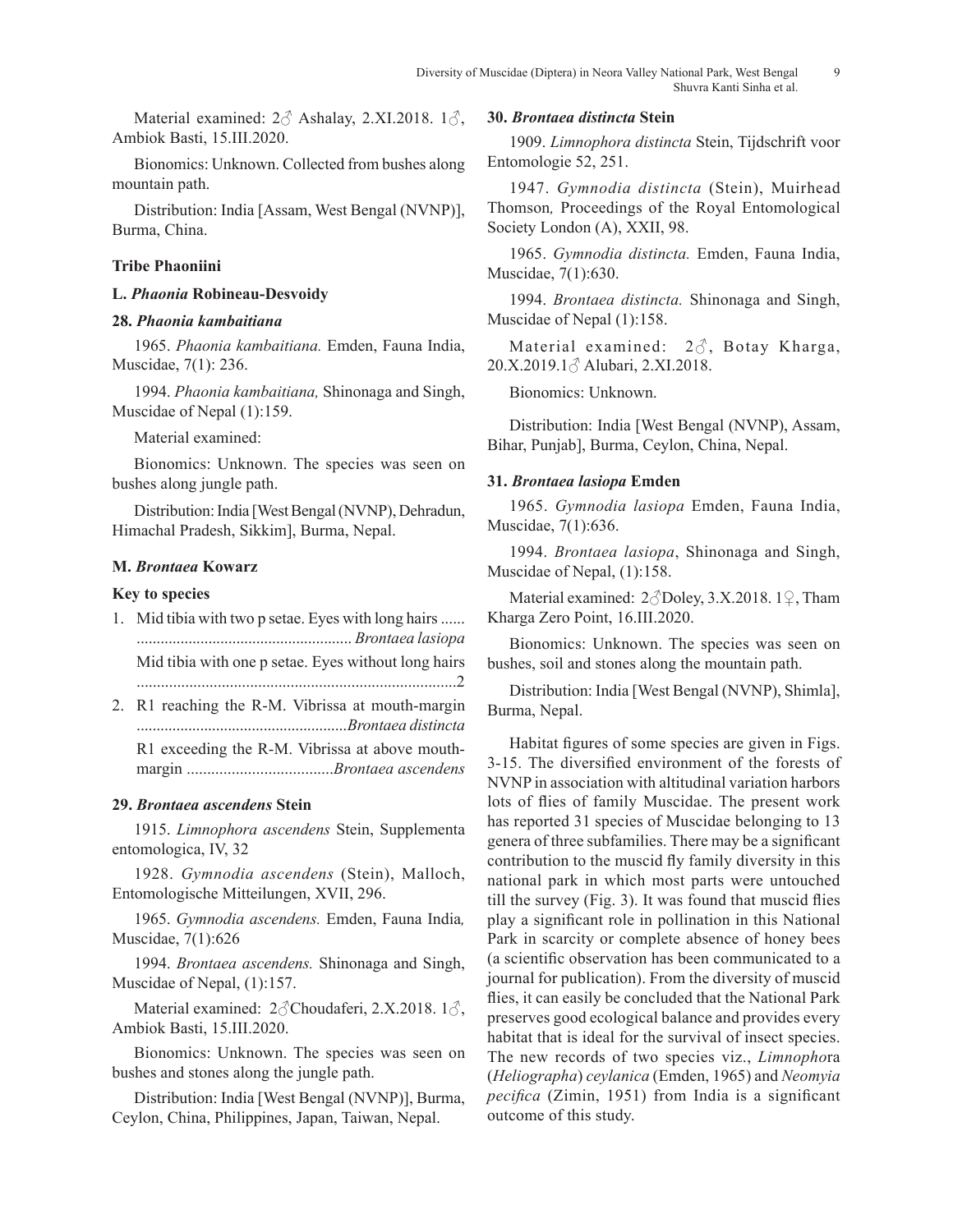

Fig. 3-15. Habitus figures of: (1) Musca (Viviparomusca) bezzi Patton and Crag, (2) Musca (Byomya) conducens Walker, (3) Musca (Eumusca) hervei Villeneuve, (4) Neomyia chalybeafaceta (Enderlein), (5) Neomyia pecifica (Zimin), (6) Morellia *nigrisquama* Stein, (7) *Rypellia flavipes* Malloch, (8) *Rypellia* Malaise Emden 1965, (9) *Stomoxys calcitrans* (Linnaeus), ntgrisquama stetit, (*i) Kypetita Jiavipes* Manocit, (*s) Kypetita* Malaise Endeli 1905, (9) Stomoxys calcurans (Lititateus),<br>(10) Stomoxys dubitalis Malloch, (11) Dichaetomyia indica (Walker), (12) Dichaetomyia bibax, (13 (Bigot), (14) Limnophora (Heliographa) tonsa Stein, (15) Limnophora (Heliographa) ceylanica (Emden, 1965). *Dichaetomyia indica* (Walker), (12) *Dichaetomyia bibax,* (13) *Dichaetomyia nubiana* (Bigot), (14)

## **ACKNOWLEDGEMENTS**

The authors acknowledge West Bengal Biodiversity Board, for the financial assistance from the project [863/3K (Bio)-1/2019; Dated: 22/07/2019] and grateful to Mr. Ujjal Ghosh, CCF, WLN Department of Forest, Government of West Bengal, for giving opportunity for survey in NVNP and his constant support. Thanks are due to Dr Shilanjan Bhattacharya, Coordinator, Biodiversity Assessment camps of NVNP for his encouragement and suggestions.

#### **REFERENCES**

- Datta M, Chakraborti M. 1985. Insecta: Diptera. Records of the Zoological Survey of India 82(1-4): 231-252.
- De Carvalho C J B, Couri M S, Pont A C, Pamplona D, Lopes S M. 2005. A catalogue of Muscidae of Neotropical region. Zootaxa 860: 1-282.
- D'Almeida J M. 1992. Calyptrate diptera (Muscidae and Anthomyidae)

of the state of Rio de Janeiro: I. Synanthropy. Memórias do Instituto Oswaldo Cruz 87(3): 381-386. *Limnophora* (*Heliographa*) *tonsa* Stein*,* (15) *Limnophora* (*Heliographa*) *ceylanica* (Emden, 1965).

- Emden F I Van. 1965. The Fauna of India and the adjacent countries. Diptera, Muscidae, Government of India, New Delhi 7(1): 1-647,
- Greenberg G. 1971. Flies and Diseases. I. Ecology, classification and biotic associations. Princeton University Press, Princeton, New Jersey.
- Grzywacz A, Hall M J, Pape T, Szpila K. 2017. Muscidae (Diptera) of forensic importance-an identification key to third instar larvae of the western Palaearctic region and a catalogue of the muscid carrion community. International journal of legal medicine 131(3): 855-866.
- Ishijima H. 1967. Revision of the third stage larvae of synanthropic flies of Japan (Diptera: Anthomyiidae, Muscidae, Calliphoridae and Sarcophagidae). Medical Entomology and Zoology 18(2-3): 47-100.
- Joseph A N T, Parui P. 1977. On a small collection of Diptera from Chota Nagpur, Bihar. Records of the Zoological Survey of India 72: 227-238.
- Mitra B. 2000. Diptera: Muscidae. Fauna of Tripura, State Fauna Series, Zoological Survey of India, Kolkata 7(3): 261-269.